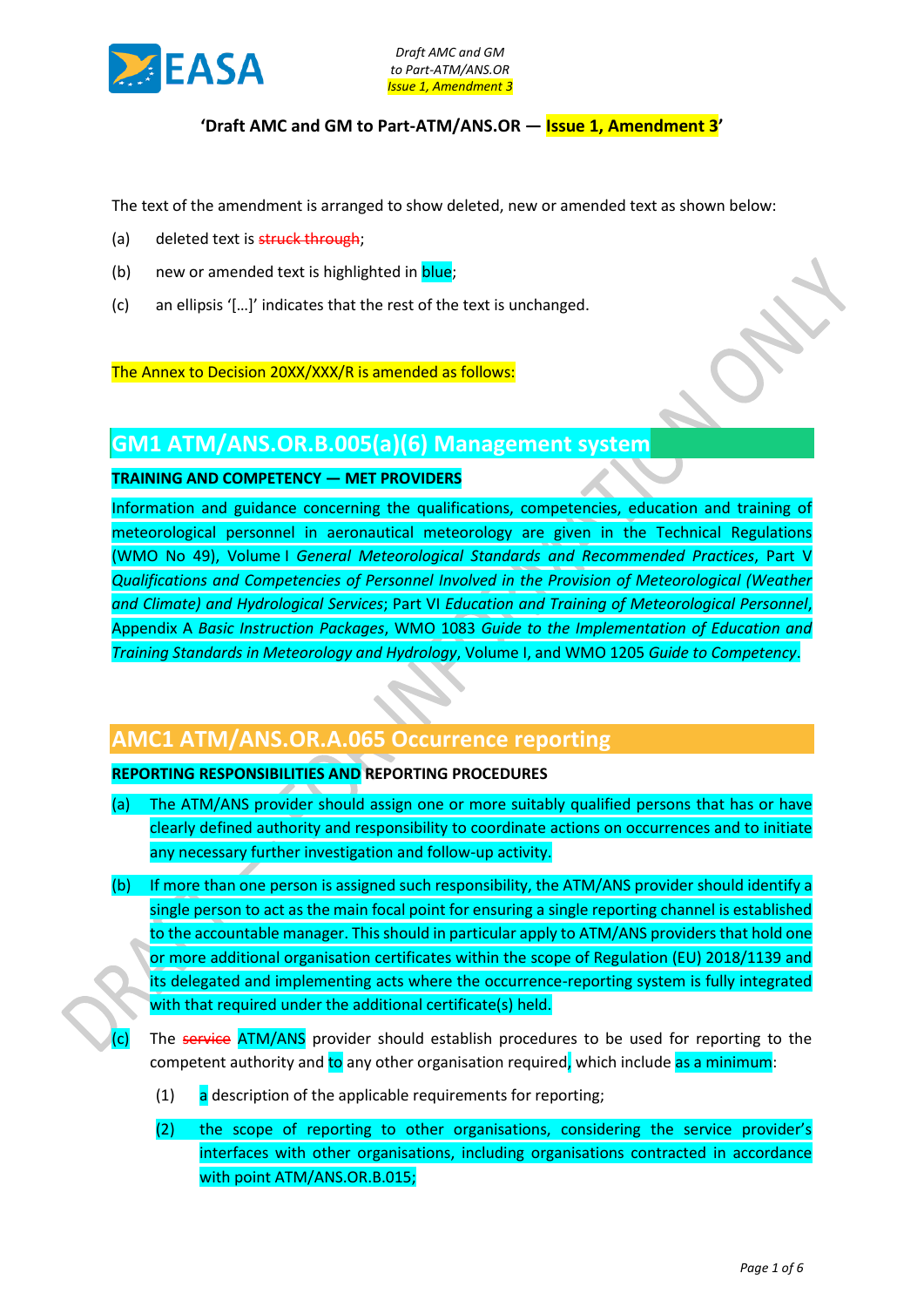

- (3) a description of the reporting mechanism, including reporting forms, means and deadlines;
- (4) safeguards to ensure the protection of the reporter's confidentiality and protection of personal data;

(c) personnel responsible for reporting; and

- (5) responsibilities of the organisation and personnel involved in the reporting; and
- (6) a description of mechanism and personnel responsibilities for identifying root causes, and the actions that may be needed to be taken to prevent similar occurrences in the future, as appropriate.

Such procedures should be included in the organisation's management system documentation.

[…]

# **AMC2 ATM/ANS.OR.A.065 Occurrence reporting**

## **MANDATORY REPORTING — GENERAL**

- (a) For ATM/ANS providers that have their principal place of operation and, if any, their registered office located in a Member State, Commission Implementing Regulation (EU) 2015/1018 of 29 June 2015 lays down a list classifying occurrences in civil aviation to be mandatorily reported according to Regulation (EU) No 376/2014. This list should not be understood as being an exhaustive collection of all issues that may pose a significant risk to aviation safety and, therefore, reporting should not be limited to the items listed in that Regulation and the additional items referred to in point ATM/ANS.OR.A.065(c).
- (b) In addition to the reports required by (a), ATM/ANS providers should report volcanic ash clouds, encountered by aircraft operators, of which they have become aware.

# **AMC3 ATM/ANS.OR.A.065 Occurrence reporting**

## **GENERAL**

- (a) Where the ATM/ANS provider holds one or more additional organisation certificates within the scope of Regulation (EU) 2018/1139 and its delegated and implementing acts:
	- (1) the ATM/ANS provider may establish an integrated occurrence-reporting system covering all certificate(s) held; and
	- (2) single occurrence reports should only be provided if the following conditions are met:
		- (i) the report includes all relevant information from the perspective of the different organisation certificates held;
		- (ii) the report addresses all relevant and specific mandatory data fields and clearly identifies all certificate holders for which the report is made; and
		- (iii) the competent authority for all certificates is the same and such single reporting was agreed with that competent authority.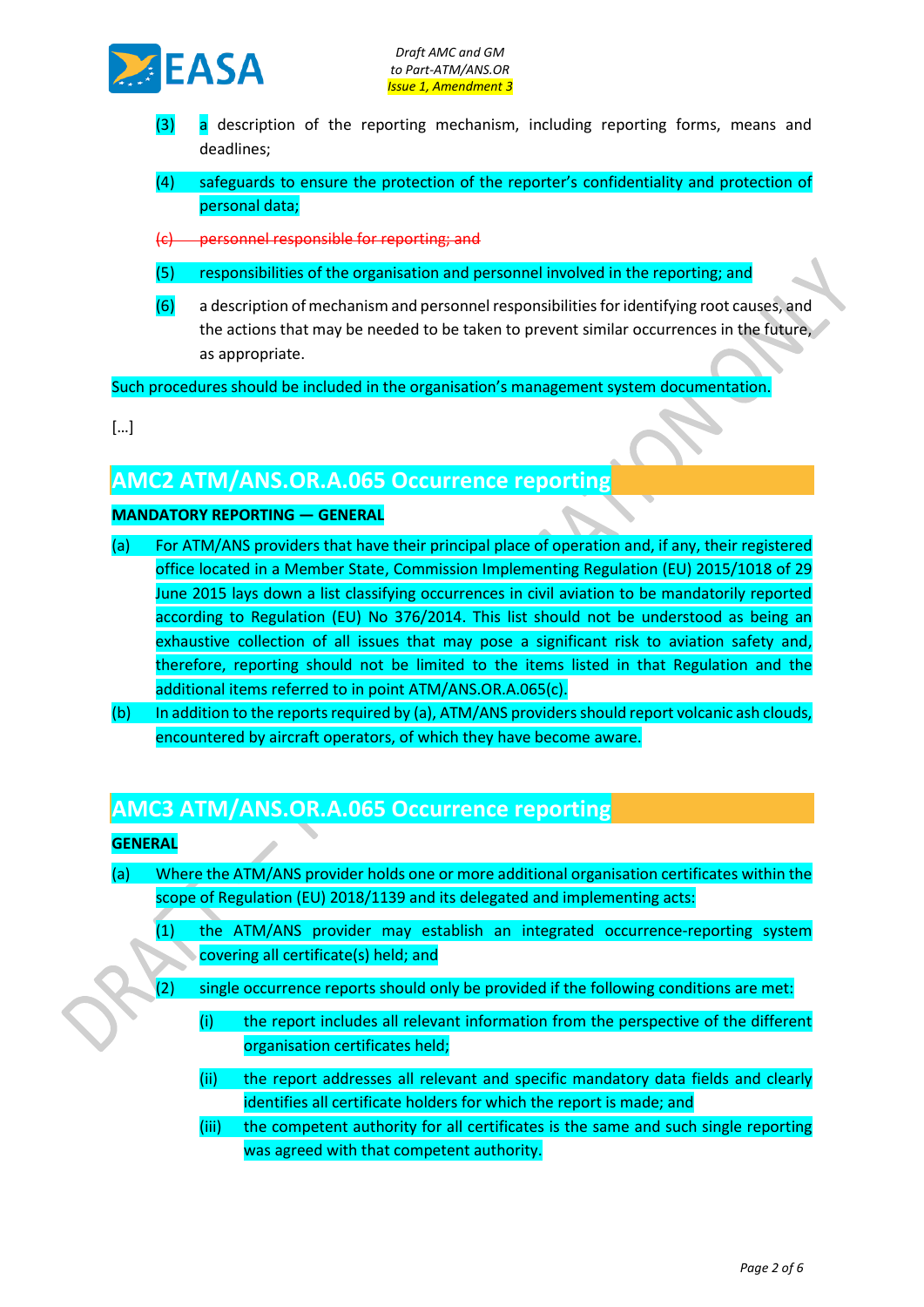

# **GM1 ATM/ANS.OR.A.065 Occurrence reporting**

#### **GENERAL**

The reporting to the organisations defined in the ATM/ANS.OR.A.065 does not affect the need to report to other organisations with which the service provider interfaces, and which might be involved in or be affected by the reported event (e.g. other service providers involved in an occurrence, aerodrome operators, etc.).

# **AMC1 ATM/ANS.OR.A.065(a) Occurrence reporting**

#### **GENERAL**

(a) The service provider should submit all reportable occurrences as defined in Regulation (EU) No 2015/1018<sup>+</sup>.

(b) In addition to the reports required by (a), the service provider should report volcanic ash clouds, encountered by aircraft operators, for which it has become aware of.

# **AMC1 ATM/ANS.OR.A.065(c) Occurrence reporting**

## **REPORTING BETWEEN ORGANISATIONS**

- (a) The reporting to the organisations defined in point ATM/ANS.OR.A.065 does not affect the need to report to other organisations with which the ATM/ANS provider interfaces, and which might be involved in or be affected by the reported event (e.g. other service providers, including contracted parties in accordance with point ATM/ANS.OR.B.015, involved in an occurrence, aerodrome operators, etc.).
- (b) Any ATM/ANS provider that reports to the organisation responsible for the design of the air traffic management (ATM) / air navigation services (ANS) systems and constituents should actively support any investigations that may be initiated by that organisation. Support should be provided by a timely response to information requests and by making available affected system components or constituents, for the purpose of the investigation, subject to an agreement with the respective system component or constituent owners.
- (c) In addition to reporting to the organisation responsible for the design of the ATM/ANS systems and constituents, if different from the ATM/ANS provider, the ATM/ANS provider may be required to report to the aerodrome operator or to other ATM/ANS providers.
- (d) To ensure effective reporting between organisations, it is important that:
	- $(1)$  an interface is established between the organisations to ensure that there is an effective and timely exchange of occurrence-related information; and
	- (2) any relevant safety issue is identified, and it is clearly established which party is responsible for taking further action, if required.

<sup>1</sup> Commission Implementing Regulation (EU) 2015/1018 of 29 June 2015 laying down a list classifying occurrences in civil aviation to be mandatorily reported according to Regulation (EU) No 376/2014 of the European Parliament and of the Council (OJ L 163, 30.6.2015, p. 1).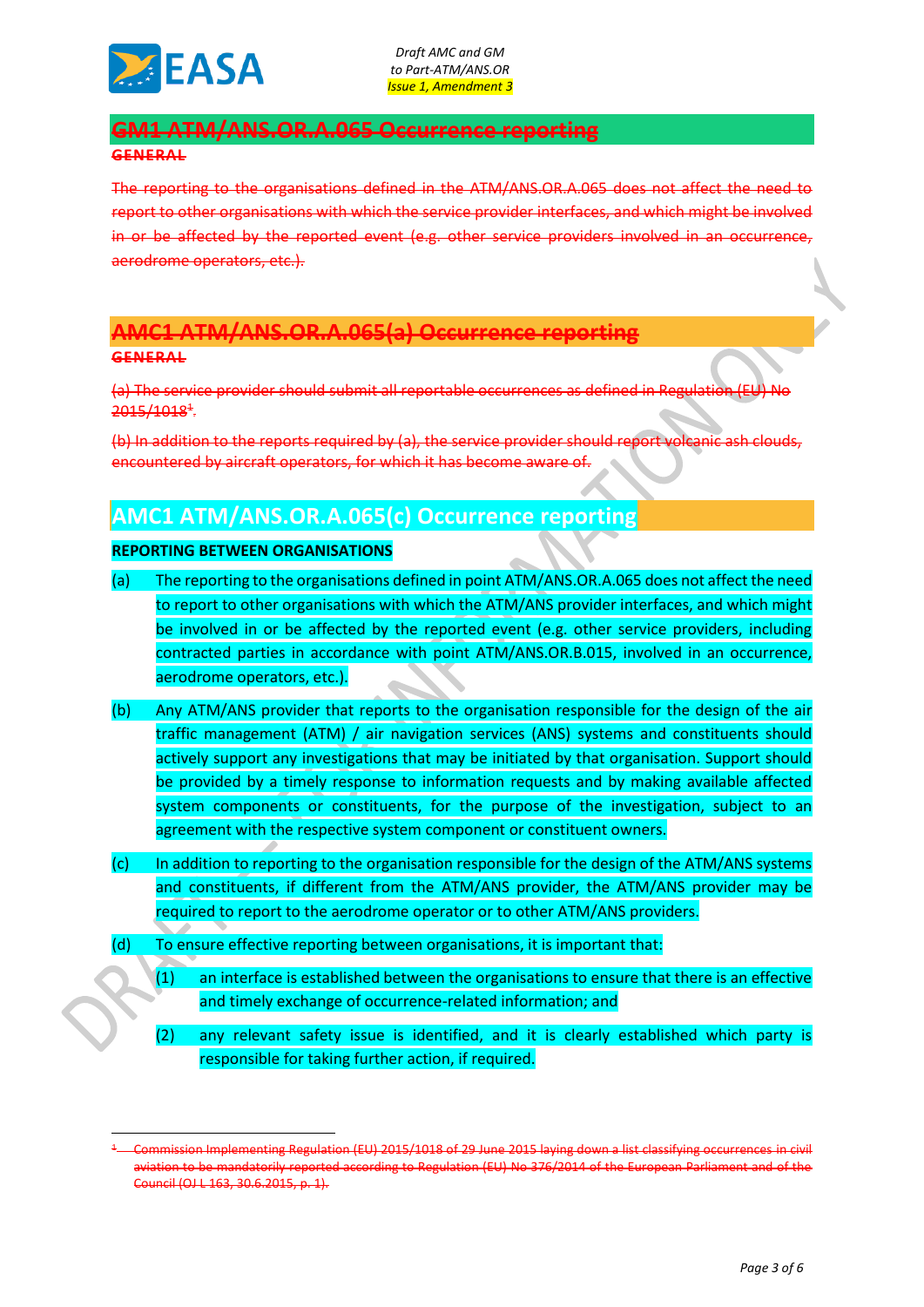

# **GM1 ATM/ANS.OR.A.065(bc) Occurrence reporting**

[…]

# **AMC1 ATM/ANS.OR.A.065(e) Occurrence reporting**

## **ORGANISATIONS THAT REPORT TO THE AGENCY**

- (a) Mandatory reports and, where possible, voluntary reports, should include the information below:
	- (1) when: UTC date;
	- (2) where: State/Area of Occurrence Location of Occurrence;
	- (3) aircraft-related information: aircraft identification: State of Registry, make–model– series, aircraft category, propulsion type, mass group, aircraft serial number, aircraft registration number, and call sign;
	- (4) aircraft operation and history of flight: operator, type of operation, last departure point, planned destination, flight phase;
	- (5) weather: relevant weather;
	- (6) where relevant, ANS-related information: ATM contribution, service(s) affected, ATS unit name;
	- (7) where relevant, aerodrome-related information: location indicator (ICAO airport code), location at the aerodrome; and
	- (8) information on aircraft damage or on injuries to persons: severity in terms of highest damage and injury level, number of injured persons, and type of injuries to them, on the ground and in the aircraft).
- (b) Where the organisation identifies an actual or potential aviation safety risk as a result of its analysis of occurrences or a group of occurrences reported to the Agency, it should:
	- (1) transmit the following information to the Agency within 30 days from the date of notification of the occurrence to the Agency:
		- (i) the preliminary results of the risk assessment performed; and
		- (ii) any preliminary mitigation action to be taken.
	- (2) where required, transmit the final results of the risk analysis to the Agency as soon as they are available and, in principle, no later than 3 months from the date of initial notification of the occurrence to the Agency.
- (c) The below list provides examples of what needs to be mandatorily reported in addition to point ATM/ANS.OR.A.065(c). This list should not be understood as being an exhaustive collection of all the issues that may pose a significant risk to aviation safety and, therefore, reporting should not be limited to the items listed therein.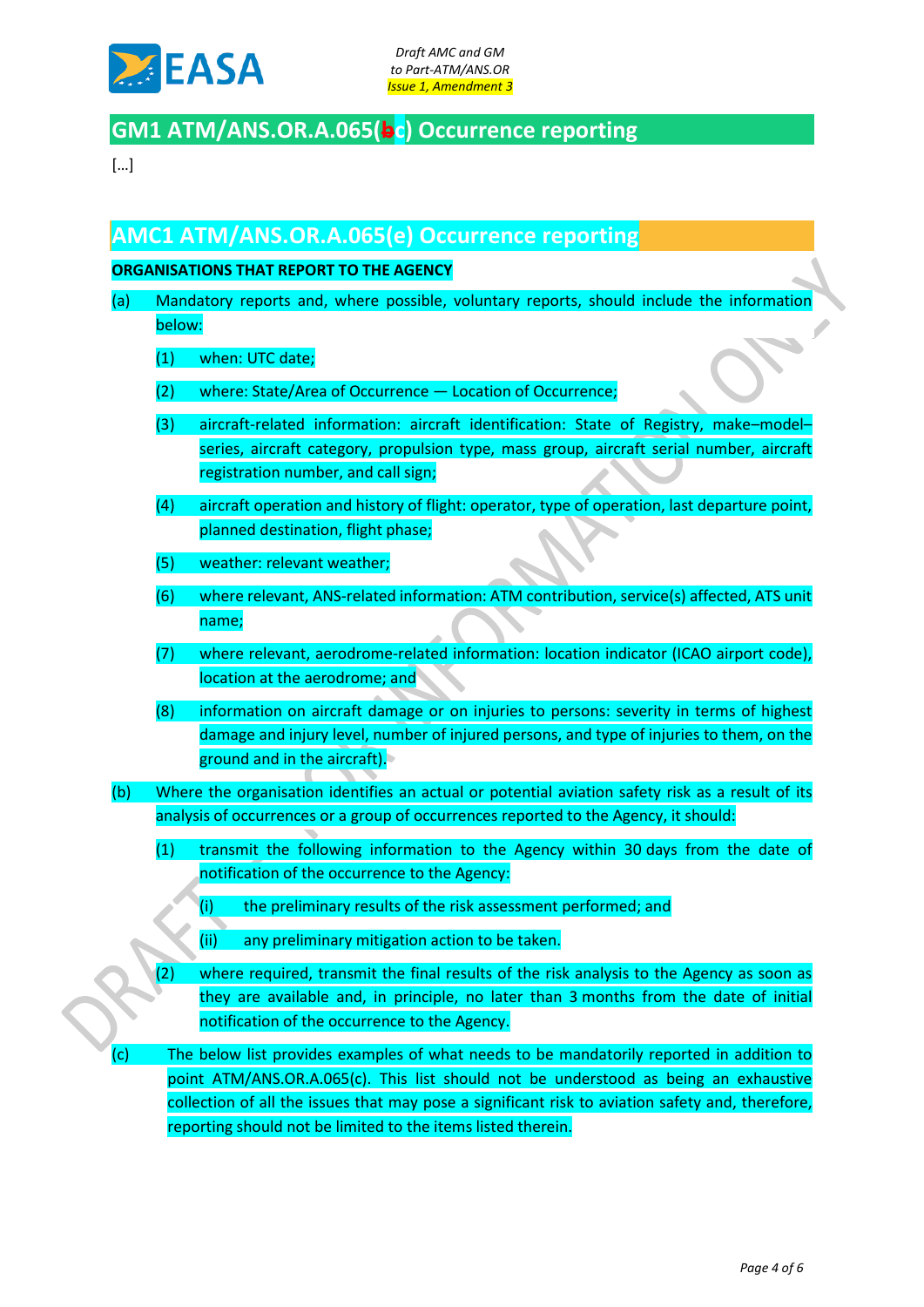

## **1. AIRCRAFT-RELATED OCCURRENCES**

- (1) A collision or a near collision on the ground or in the air, between an aircraft and another aircraft, terrain or obstacle (1[\),](http://eur-lex.europa.eu/legal-content/EN/TXT/HTML/?uri=CELEX:32015R1018&from=EN#ntr1-L_2015163EN.01000901-E0001) including near-controlled flight into terrain (near CFIT).
- $(2)$  Separation minima infringement  $(2)$ .
- $(3)$  Inadequate separation  $(3)$ .
- (4) ACAS RAs.
- (5) Wildlife strike, including bird strike.
- (6) Taxiway or runway excursion.
- (7) Actual or potential taxiway or runway incursion.
- (8) Final Approach and Take-off Area (FATO) incursion.
- (9) Aircraft deviation from ATC clearance.
- (10) Aircraft deviation from applicable ATM regulations:
	- (a) aircraft deviation from applicable, published ATM procedures;
	- (b) airspace infringement, including unauthorised penetration of airspace;
	- (c) deviation from aircraft ATM-related equipment carriage and operations, as mandated by the applicable regulations.
- (11) Call-sign confusion related occurrences.
- **2. DEGRADATION OR A TOTAL LOSS OF SERVICES OR FUNCTIONS**
- (1) Inability to provide ATM services or to execute ATM functions:
	- (a) inability to provide ATS or to execute ATS functions;
	- (b) inability to provide airspace management services or to execute airspace management functions;
	- (c) inability to provide air traffic flow management and capacity services or to execute air traffic flow management and capacity functions.
- (2) Missing or significantly incorrect, corrupted, inadequate or misleading information from any support service (<sup>4</sup>[\),](http://eur-lex.europa.eu/legal-content/EN/TXT/HTML/?uri=CELEX:32015R1018&from=EN#ntr4-L_2015163EN.01000901-E0004) including relating to poor runway surface conditions.
- (3) Failure of communication service.
- (4) Failure of surveillance service.
- (5) Failure of data processing and distribution function or service.
- (6) Failure of navigation service.
- (7) Failure of the ATM system security which had or could have a direct negative impact on the safe provision of the service.
- (8) Significant ATS sector/position overload leading to a potential deterioration in the provision of the service.
- (9) Incorrect receipt or incorrect interpretation of significant communications, including lack of understanding of the language used, when this had or could have a direct negative impact on the safe provision of the service.
- (10) Prolonged loss of communication with an aircraft or with other ATS units.